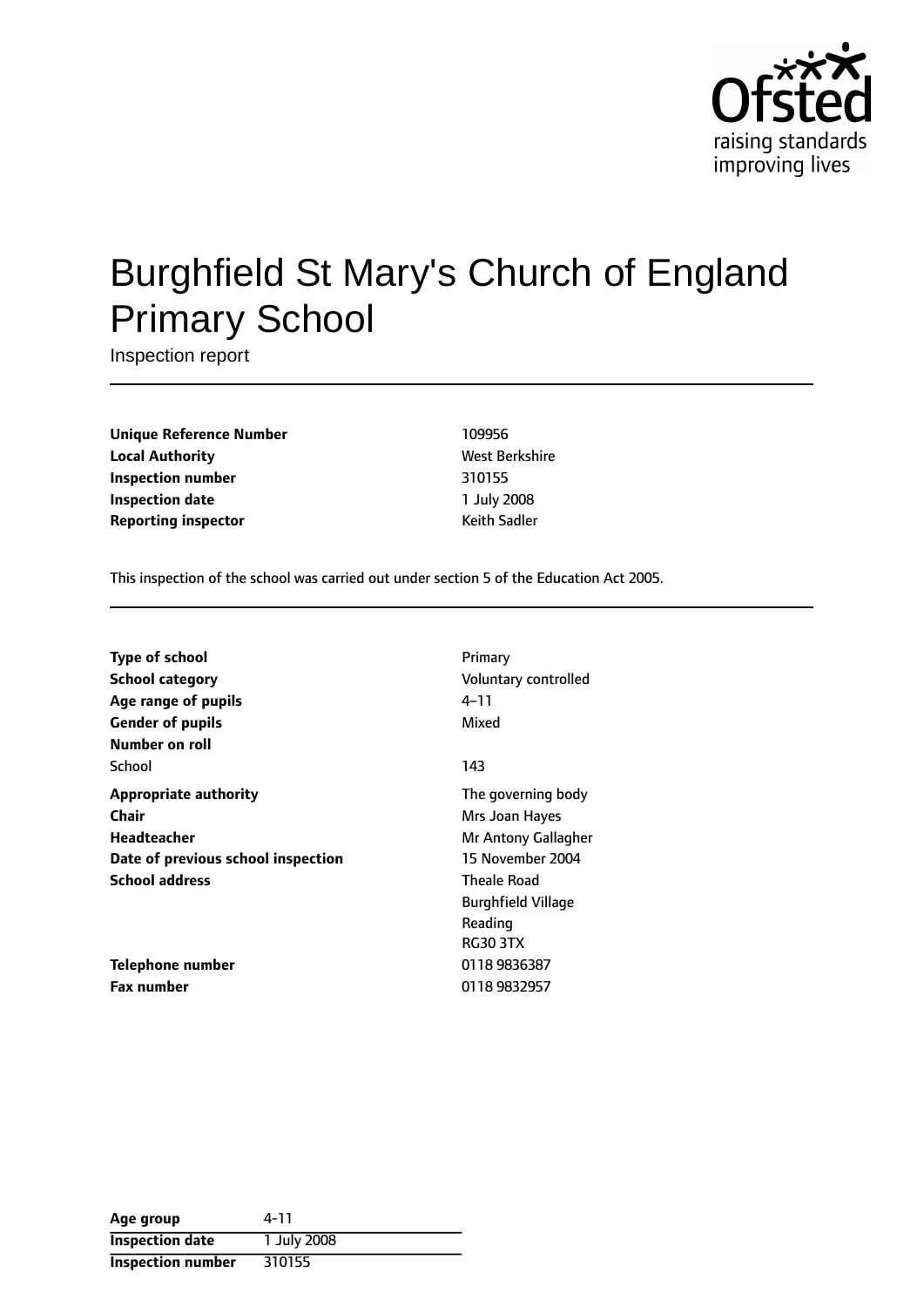© Crown copyright 2008

.

#### Website: www.ofsted.gov.uk

This document may be reproduced in whole or in part for non-commercial educational purposes, provided that the information quoted is reproduced without adaptation and the source and date of publication are stated.

Further copies of this report are obtainable from the school. Under the Education Act 2005, the school must provide a copy of this report free of charge to certain categories of people. A charge not exceeding the full cost of reproduction may be made for any other copies supplied.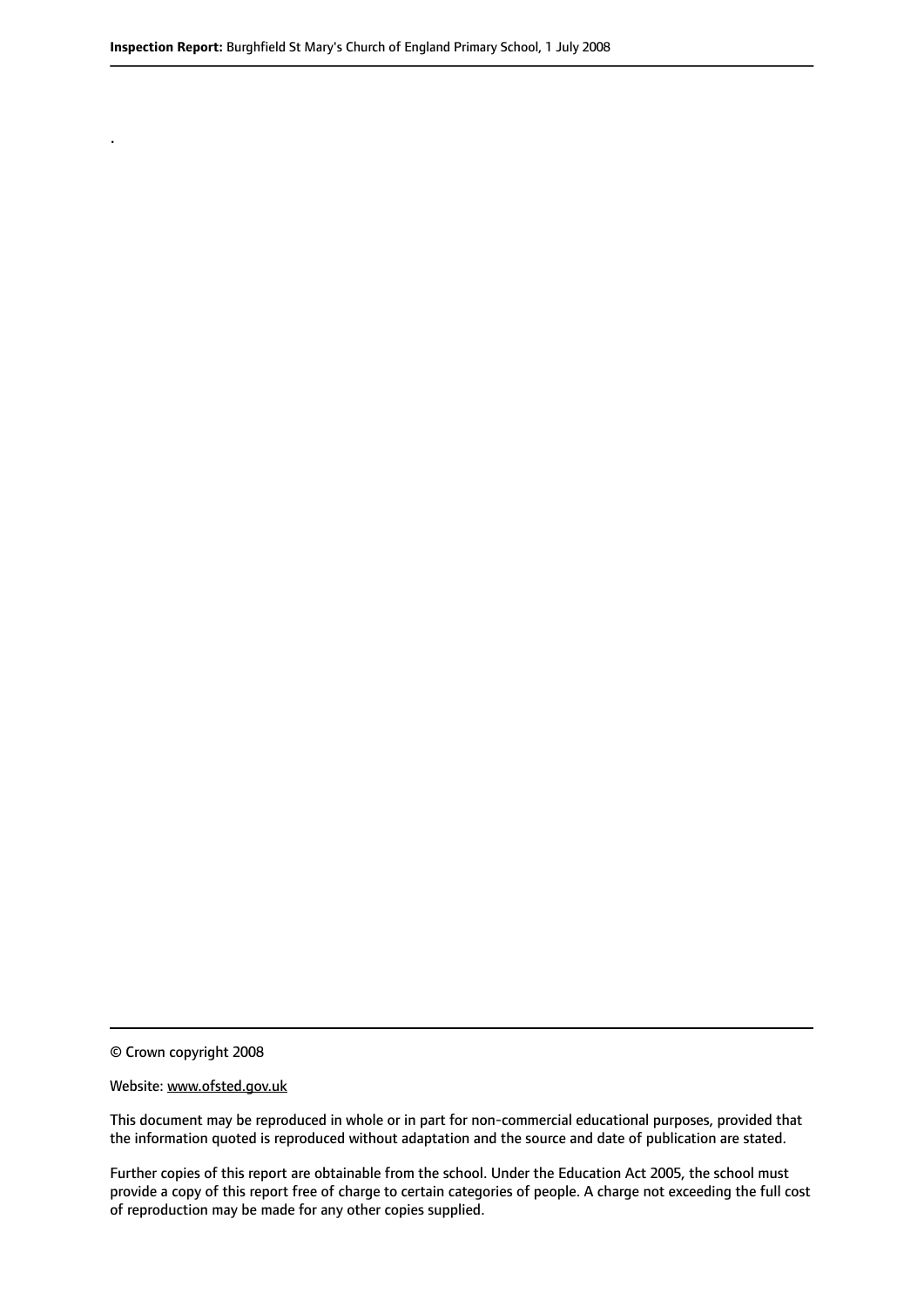# **Introduction**

The inspection was carried out by an Additional Inspector.

The inspector evaluated the overall effectiveness of the school and investigated whether the current Year 6 are on track to meet their targets, teachers' assessments of pupils, and how well teachers with subject leadership roles carry out their role. Evidence was gathered from the analysis of pupils' progress, scrutiny of samples of their work and observation of pupils in lessons. Discussions were held with staff, governors and pupils. In addition, 66 parents' questionnaires were analysed and their comments taken into account. Other aspects of the school's work were not investigated in detail, but the inspector found no evidence to suggest that the school's own assessments, as given in its self-evaluation, were not justified and these have been included where appropriate in this report.

## **Description of the school**

Burghfield St Mary's is much smaller than most primary schools. It currently has five classes which, apart from Year 6, have mixed aged groups. There is a very small number of pupils from minority ethnic groups and all are fluent English speakers. The proportion of pupils with learning difficulties and/or disabilities is broadly average. Most of these pupils have specific learning difficulties. Three pupils have statements of special educational needs. The school has a new headteacher who has been in the school for just over one year. The school has been awarded 'Investors in People' and Artsmark Silver status.

## **Key for inspection grades**

| Outstanding  |
|--------------|
| Good         |
| Satisfactory |
| Inadequate   |
|              |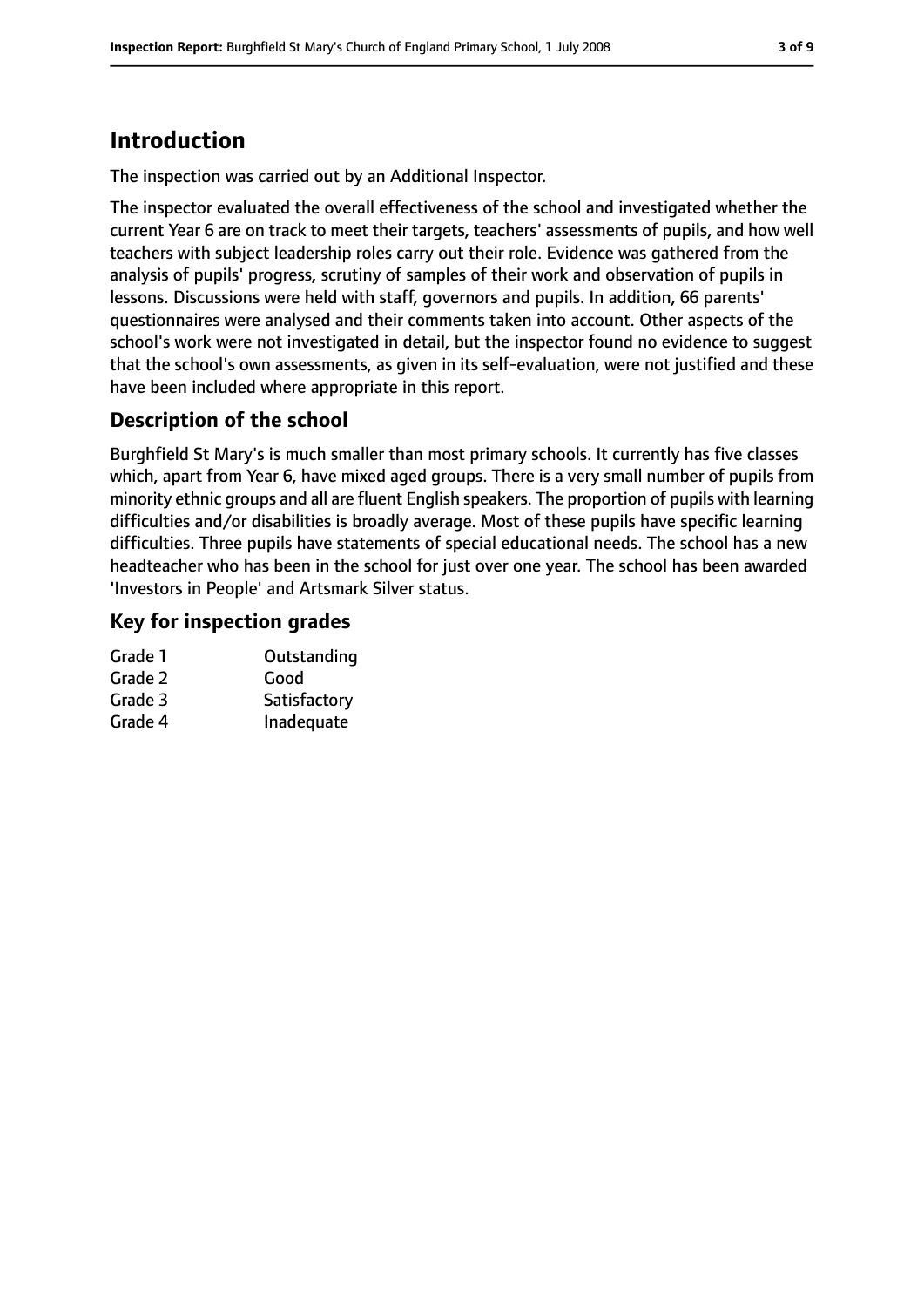# **Overall effectiveness of the school**

#### **Grade: 2**

'The school has brought the very best out of my daughter, it is a lovely place for her to learn and grow. It has a caring and supportive environment, not only from the staff, but from the older children to the younger ones'. This comment sums up the views of many parents who are unanimous in their support. It is a good school and is on an upward trend. Governors and many parents believe that the leadership of the new headteacher lies at the heart of its continuing success. He has made an outstanding start and built on the many positive features found at the time of the previous inspection.

Throughout the school most pupils, including those with learning difficulties and/or disabilities, react well to the good curriculum and achieve well. They are prepared well for their move to secondary school. Overall, children enter the school with skills that are similar to those typically found and they make good progress in all classes. By the time they reach Year 6, standards are consistently well above average in national tests. This is an improvement on the past, when progress in Years 1 and 2 has been satisfactory and pupils gained average standards. Because the headteacher has built on the good teaching and learning by bringing more rigour to the process of tracking pupils' progress, the staff have been able to be much clearer about what can be expected of pupils. This has raised achievement to its current good levels, and results for the current Year 2 show a very considerable improvement in standards. Attainment now is well above average in reading, writing and mathematics. This rigour is also bearing fruit in the junior classes. Progress has quickened and, for some, particularly those that find learning hard, progress is now excellent. In all three junior classes, teachers' expectations of what pupils can achieve has been boosted. This is because more accurate data is available and any pupils who are in danger of slipping behind are identified quickly and their needs met. The school sets challenging targets and all learners are clear what these mean. 'We know what we can do and what we have to work on', as one Year 6 pupil said. Current Year 6 pupils are on track to attain their targets. However, the school recognises that the number gaining the higher level could be increased by ensuring that their expectations for these pupils are particularly high.

Teaching is consistently good. 'Lessons are fun and we have lots of interesting things to do so I like learning', stated one pupil. Lessons are well planned. Teachers have good relationships with pupils and manage them well. As a result, classrooms are quiet and calm places in which pupils enjoy learning. They present their work neatly and alwaystry their best. The recent focus on strengthening pupils' learning has meant that, as well as being clear about their targets and what is expected of them, pupils are also now assessing their work and that of their classmates. The good practice by teachers and pupils of checking against agreed success criteria is a further means by which pupils are helped to understand their progress. This now needs to bed down in all classes, and also explains why care, guidance and support are good rather than outstanding.

Pupils are well looked after in all aspects of school life and this results in their good personal development. Pupils' enjoyment and sense of security is good because staff take care of them, and help them to feel safe. Safeguarding and child protection procedures are thorough. Behaviour is consistently good and pupils say that there is no bullying. 'Everyone gets along and nobody finds the need to pick on anybody'. Pupils are quick to point out how much their sporting opportunities have been extended since the new headteacher arrived. They are particularly proud of the efforts of the school football team representing Berkshire. Pupils enjoy the robust daily aerobic sessions that are provided each day. 'That made my heart beat', said a Year 1 pupil. This participation, together with their good awareness of eating well, and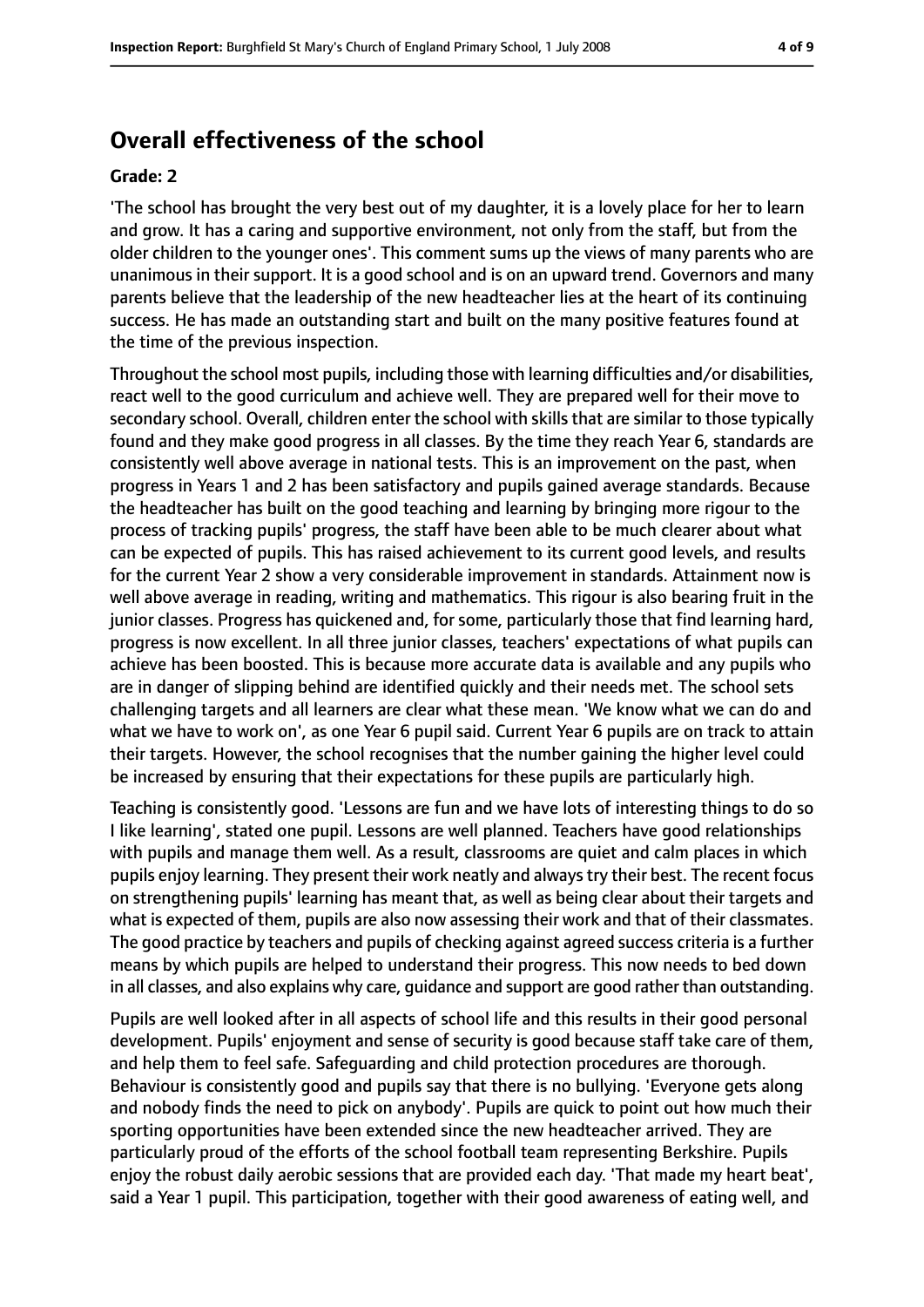how to keep safe, helps them to adopt a healthy lifestyle. Pupils have many opportunities to take responsibility and they enjoy doing so, for example by helping younger ones, and Year 5 being responsible for lunchtime activities. The headteacher has changed arrangements for the school council. This is now becoming an effective means to give pupils responsibility. Even though the pupil councillors have been instrumental in the appointment of new teachers and helping to develop the new climbing apparatus, their more formal links with classes are at an early stage of development.

The new headteacher is already much admired by the whole school community. He is seen to be doing just the right things in the right way. The improvement projects that he has introduced into teaching and learning have had a very positive impact. He has also strengthened the leadership and management roles of the staff. He has developed their teamwork and this has increased staff morale. Teachers are particularly positive about the opportunities that are provided for them to be part of the decision-making process. They are keen to take advantage of the head's determination to delegate responsibility. As a result, new energy has been put into teachers' leadership roles. Although many teachers have taken on new roles in the past year, their training means that the leadership and management skills are developing well. However, they are aware that they are not sufficiently involved in checking pupils' progress and the school's teaching and learning in their areas. There are good plans in place to improve the contribution made by subject leaders. Despite this, the school knows itself well because self-evaluation has been undertaken thoroughly by the headteacher. As a result, staff and governors are clear about the school's strengths and areas for development. The good track record of improvement demonstrates the school's good capacity for further improvement.

#### **Effectiveness of the Foundation Stage**

#### **Grade: 2**

Children make a good start to their education. Many parents commented on how well and quickly their children settle. This is because there is a very calm and purposeful atmosphere in which children soon become secure. Staff get to know the children well. They make a careful note of their progress and make good use of these to plan future work. Adults provide very clear routines and enable the children to build strong positive relationships. This is aided by the close co-ordination of work between both lowerschool classes. This meansthat the children not only learn and play with the Year 1 pupils that share their class, but also the Year 2 pupils. The teachers' planning is of good quality and there is a good balance provided between those activities that are directed by adults and those that the children choose for themselves. Although the children now benefit from an extended outdoor area that helps to ensure that activities are provided for all areas of learning outside, opportunities for the use of this good space and resources are hampered because there is no cover to provide shade during inclement weather.

#### **What the school should do to improve further**

- Increase the number of Year 6 pupils gaining the higher levels in English, mathematics and science.
- Embed the current good procedures for involving pupils in checking their work.
- Provide cover for the outdoor area for Foundation Stage children.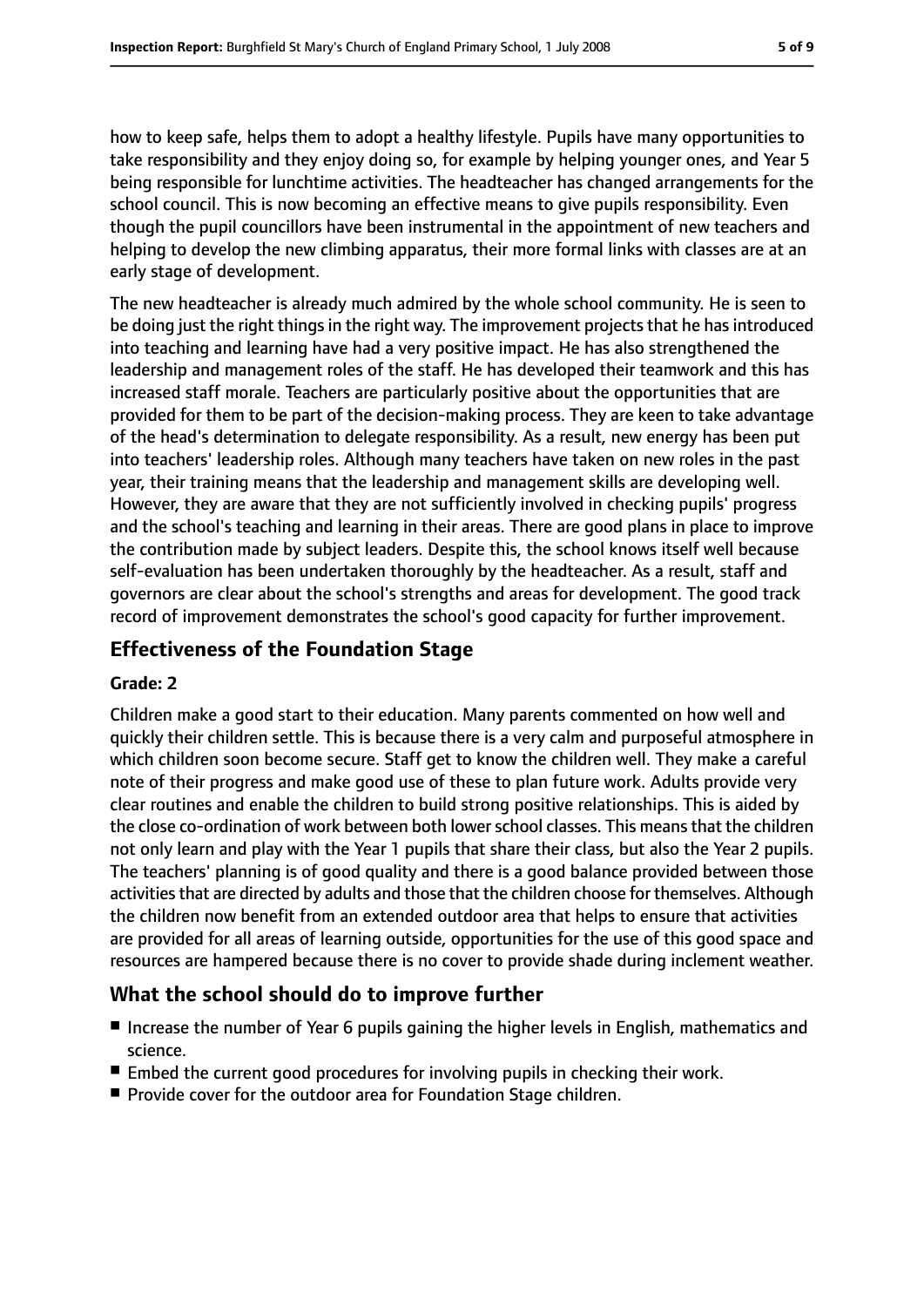**Any complaints about the inspection or the report should be made following the procedures set out in the guidance 'Complaints about school inspection', which is available from Ofsted's website: www.ofsted.gov.uk.**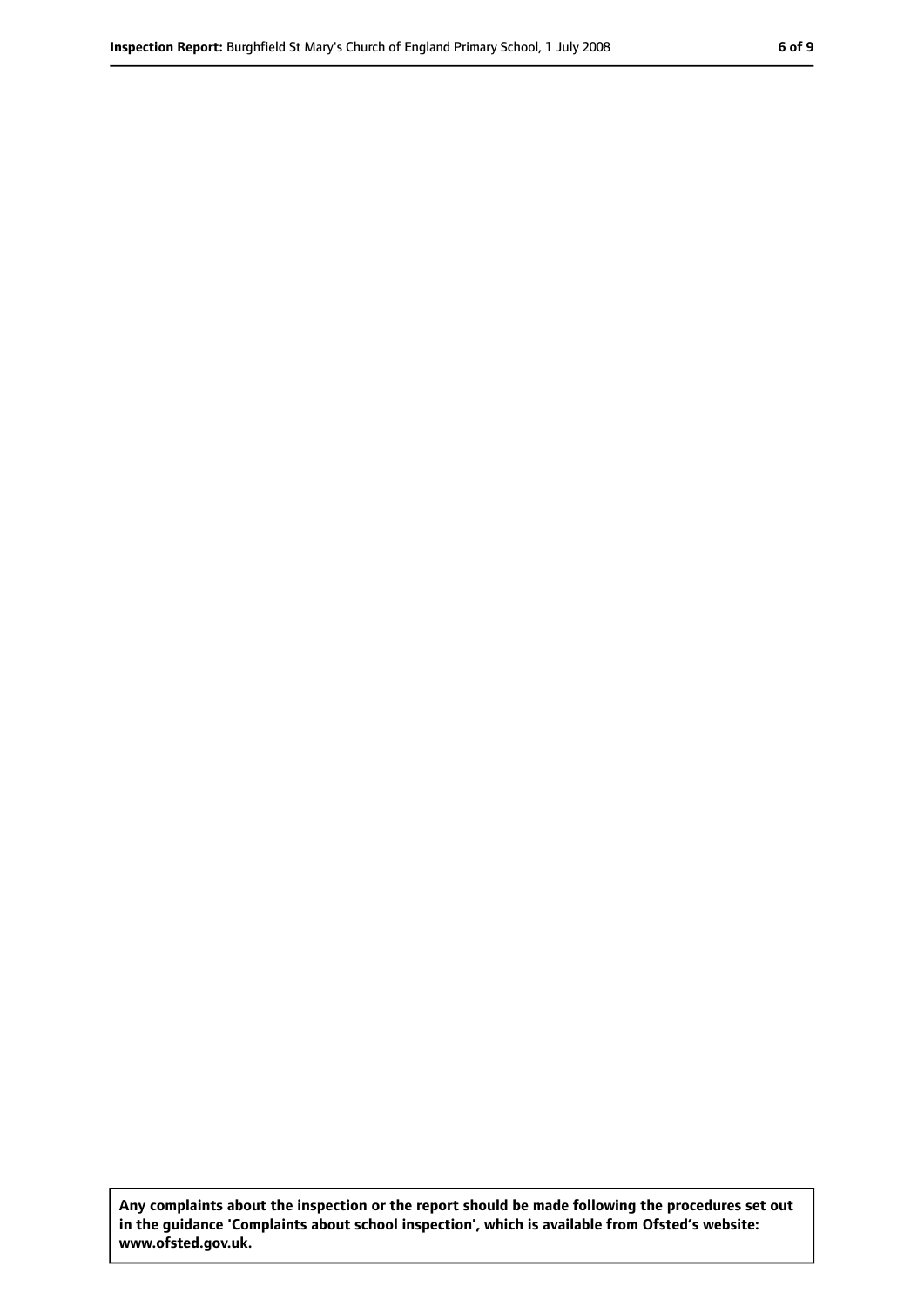# **Inspection judgements**

| $^{\backprime}$ Key to judgements: grade 1 is outstanding, grade 2 good, grade 3 satisfactory, and | <b>School</b>  |
|----------------------------------------------------------------------------------------------------|----------------|
| arade 4 inadeguate                                                                                 | <b>Overall</b> |

## **Overall effectiveness**

| How effective, efficient and inclusive is the provision of education, integrated<br>care and any extended services in meeting the needs of learners? |     |
|------------------------------------------------------------------------------------------------------------------------------------------------------|-----|
| Effective steps have been taken to promote improvement since the last<br>inspection                                                                  | Yes |
| How well does the school work in partnership with others to promote learners'<br>well-being?                                                         |     |
| The effectiveness of the Foundation Stage                                                                                                            |     |
| The capacity to make any necessary improvements                                                                                                      |     |

#### **Achievement and standards**

| How well do learners achieve?                                                                               |  |
|-------------------------------------------------------------------------------------------------------------|--|
| The standards <sup>1</sup> reached by learners                                                              |  |
| How well learners make progress, taking account of any significant variations between<br>groups of learners |  |
| How well learners with learning difficulties and disabilities make progress                                 |  |

## **Personal development and well-being**

| How good is the overall personal development and well-being of the<br>learners?                                  |  |
|------------------------------------------------------------------------------------------------------------------|--|
| The extent of learners' spiritual, moral, social and cultural development                                        |  |
| The extent to which learners adopt healthy lifestyles                                                            |  |
| The extent to which learners adopt safe practices                                                                |  |
| How well learners enjoy their education                                                                          |  |
| The attendance of learners                                                                                       |  |
| The behaviour of learners                                                                                        |  |
| The extent to which learners make a positive contribution to the community                                       |  |
| How well learners develop workplace and other skills that will contribute to<br>their future economic well-being |  |

## **The quality of provision**

| How effective are teaching and learning in meeting the full range of the<br>learners' needs?          |  |
|-------------------------------------------------------------------------------------------------------|--|
| How well do the curriculum and other activities meet the range of needs<br>and interests of learners? |  |
| How well are learners cared for, guided and supported?                                                |  |

#### **Annex A**

 $^1$  Grade 1 - Exceptionally and consistently high; Grade 2 - Generally above average with none significantly below average; Grade 3 - Broadly average to below average; Grade 4 - Exceptionally low.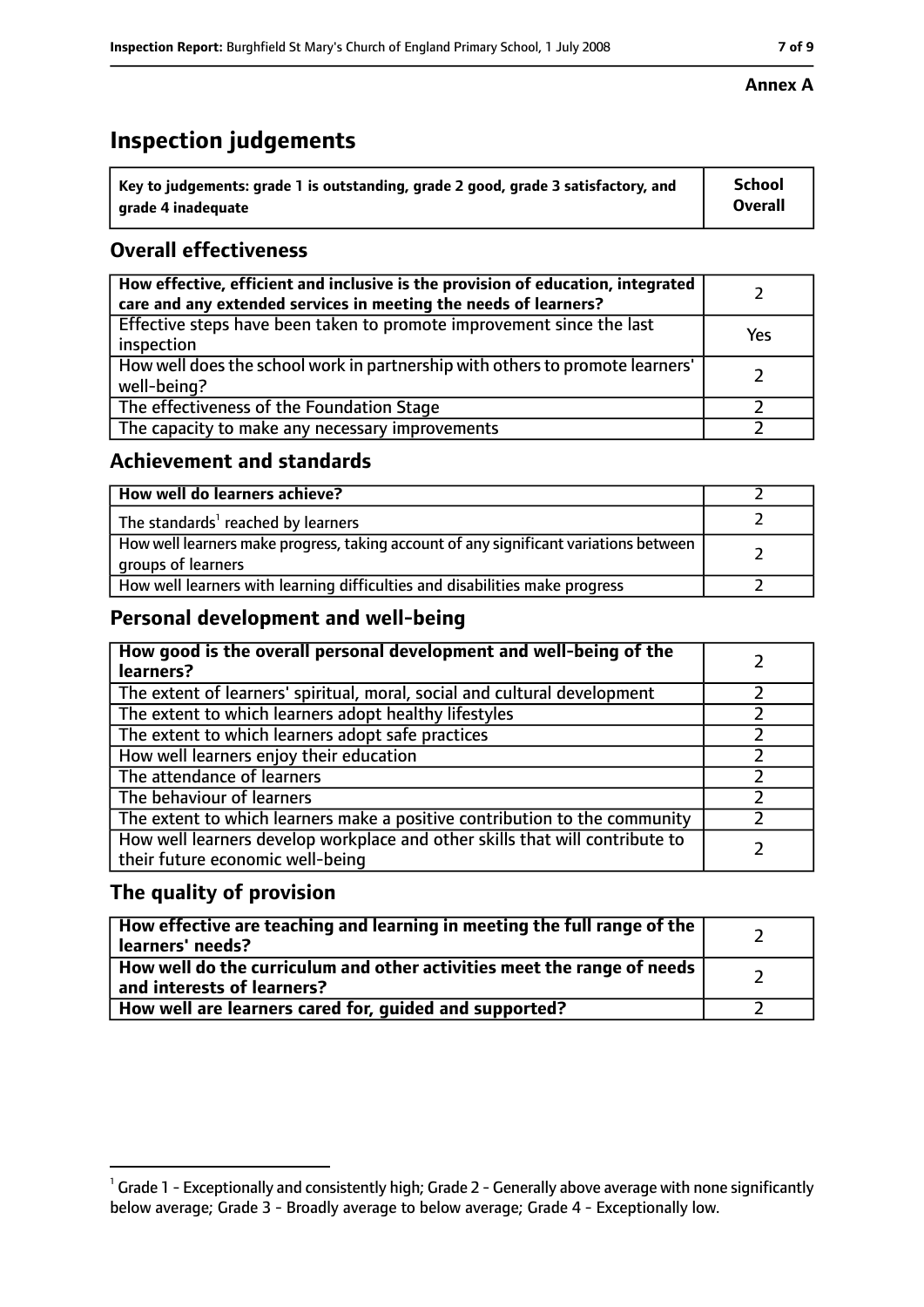#### **Annex A**

# **Leadership and management**

| How effective are leadership and management in raising achievement<br>and supporting all learners?                                              |     |
|-------------------------------------------------------------------------------------------------------------------------------------------------|-----|
| How effectively leaders and managers at all levels set clear direction leading<br>to improvement and promote high quality of care and education |     |
| How effectively leaders and managers use challenging targets to raise standards                                                                 |     |
| The effectiveness of the school's self-evaluation                                                                                               |     |
| How well equality of opportunity is promoted and discrimination tackled so<br>that all learners achieve as well as they can                     |     |
| How effectively and efficiently resources, including staff, are deployed to<br>achieve value for money                                          |     |
| The extent to which governors and other supervisory boards discharge their<br>responsibilities                                                  |     |
| Do procedures for safequarding learners meet current government<br>requirements?                                                                | Yes |
| Does this school require special measures?                                                                                                      | No  |
| Does this school require a notice to improve?                                                                                                   | No  |